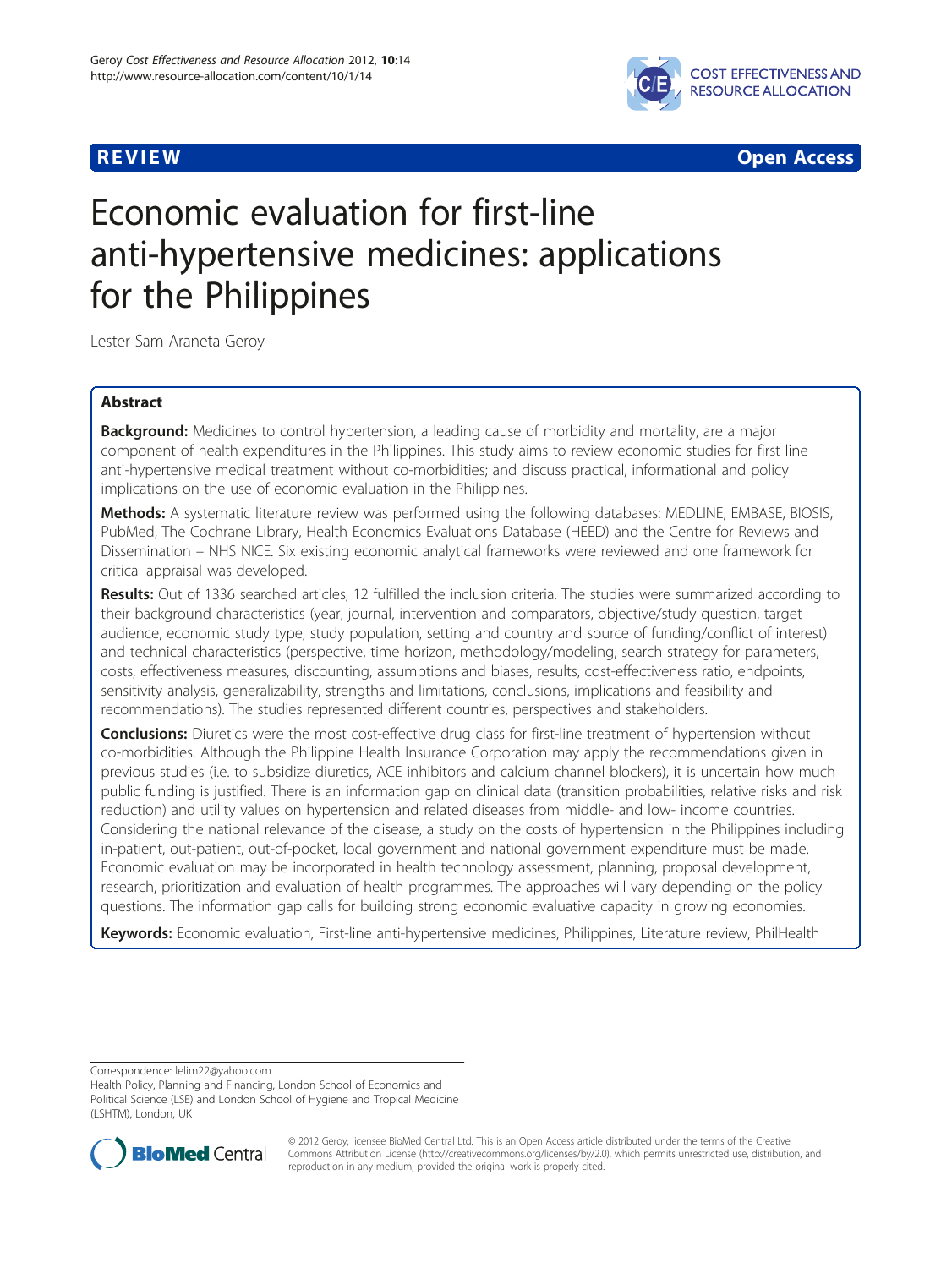## Background

Hypertension is a leading cause of mortality and morbidity among chronic diseases in the Philippines [\[1,2](#page-8-0)]. Medical costs for hypertension and related morbidities comprise one of the largest costs in reimbursements by the Philippine Health Insurance Corporation (PhilHealth). The Philippine Government, through PhilHealth, is planning to subsidize out-patient pharmaceuticals for relevant diseases and hypertension treatment is one of the target drugs in this out-patient benefit package. Currently, only in-patient medicines are subsidized, albeit at a small proportion of 20% [[3\]](#page-8-0). In this study, I will investigate economic evidence on first-line hypertension treatment worldwide and draw out lessons learned and recommendations for the Philippine context. I will also explore the use of economic evaluation within the broader scope of health technology assessment as a policy tool in the Philippine context.

Hypertension treatment guidelines developed recently have used five main classes of antihypertensive medicine – angiotensin converting enzyme (ACE) inhibitors (ACEIs), angiotensin II receptor blockers (ARBs, also termed angiotensin II receptor antagonists in other sources), betablockers (BBs), calcium channel blockers (CCBs, also termed calcium antagonists in other sources) and diuretics. Drugs within each class have basically comparable effects [[4,5](#page-8-0)]. The Philippines Hypertension Guidelines, as published by PhilHealth, recommends that in hypertension stage I without compelling indication, thiazide diuretics are the primary drugs of choice. When BP remains uncontrolled, other classes or combination of drug classes may be used [\[6](#page-8-0)]. PhilHealth has outlined compelling indications for different drug classes. Actual use in the Philippines however is different. A recent study showed that based on PhilHealth reimbursements, calcium antagonists, angiotensin II antagonists, beta blockers and ACE inhibitors were used far more than diuretics which only accounted for only 1% [[3](#page-8-0)]. This data represented the use of medicines among hospitalized patients majority of which have co-morbidities. There is no published data in the Philippines on medicines used among out-patients or among patients without comorbidities.

Hypertension and cardiovascular diseases incur high costs both for patients and their families as well as for society. In developing countries, a great proportion of direct medical costs may fall on individuals in the form of outof-pocket payments. Hypertension costs are not just related to the disease *per se* but include the costs of future complications. In fact, costs associated with cardiovascular and renal diseases may even be greater because of more expensive medicines, treatment modalities and the complexity required in medical care [[7\]](#page-8-0). The high cost of complications is a good rationale why national governments should invest on hypertension treatment in order to gain savings from long-term care.

A study on claims and reimbursements revealed that PhilHealth has been spending more than PHP 2.1 billion (US\$ 49.3 million) per year (2003 to 2005) for 167,666 hospitalizations of patients for hypertension treatment and related conditions. PhilHealth reimbursed a total of 444,628 hypertension-related diagnoses. Given that the average hypertension-related hospitalization bill was PHP 23,210.07 (US\$ 544), avoiding expenditures for one hospitalization could pay for one year of antihypertensive medicine treatment for three patients. Hospitalizations for heart, renal and other complications of hypertension accounted for 75% of the total costs. Although the study concluded that covering out-patient antihypertensive medicines could actually bring future savings, evidence through economic evaluation is yet to be provided [\[3](#page-8-0)].

The costs of medicines in the Philippines are high by international standards and in comparison with both developed and developing countries [\[8](#page-8-0)]. Expensive medicines are a challenge especially to the 14% poorest who live on less than \$1 per day and the 48% who live on less than \$2 per day [\[3](#page-8-0)]. About 45-70% of the total costs of medicines are paid out of pocket [[9](#page-8-0)[,10](#page-9-0)] [Unpublished observations, Soe N, WHO Representative in the Philippines, 2010; Unpublished observations, So RL, Philippines Department of Health, 2010].

Policies over the production, sale and use of pharmaceuticals have been developed over the past 20 years. These included regulations on cheaper medicines, intellectual property code, generics and pharmacies. These policies cover the promotion of generics, parallel importation, intellectual property, compulsory licensing, price monitoring and regulation, quality, packaging and sale, prescribing and herbal medicine development [\[11](#page-9-0)]. The government has introduced thousands of non-profit community medicines outlets (Botika ng Barangay) but their impact on access and reduction of costs remains to be seen [\[2](#page-8-0)].

The Philippines has also been publishing the Philippine National Drug Formulary which forms a positive list for PhilHealth reimbursement. Drugs are assessed in terms of safety, efficacy and affordability. PhilHealth has also created the Health Technology Assessment Unit which develops/promotes the use of clinical practice guidelines by assessing the effectiveness, safety and cost-effectiveness of new drugs in comparison with standard treatment and develops recommendations on the indications for their use [\[6](#page-8-0),[12\]](#page-9-0). However, except for tuberculosis, no full economic analysis for hypertension or other diseases has been published. Only cost-benefit analyses for hypertension and diabetes have been published.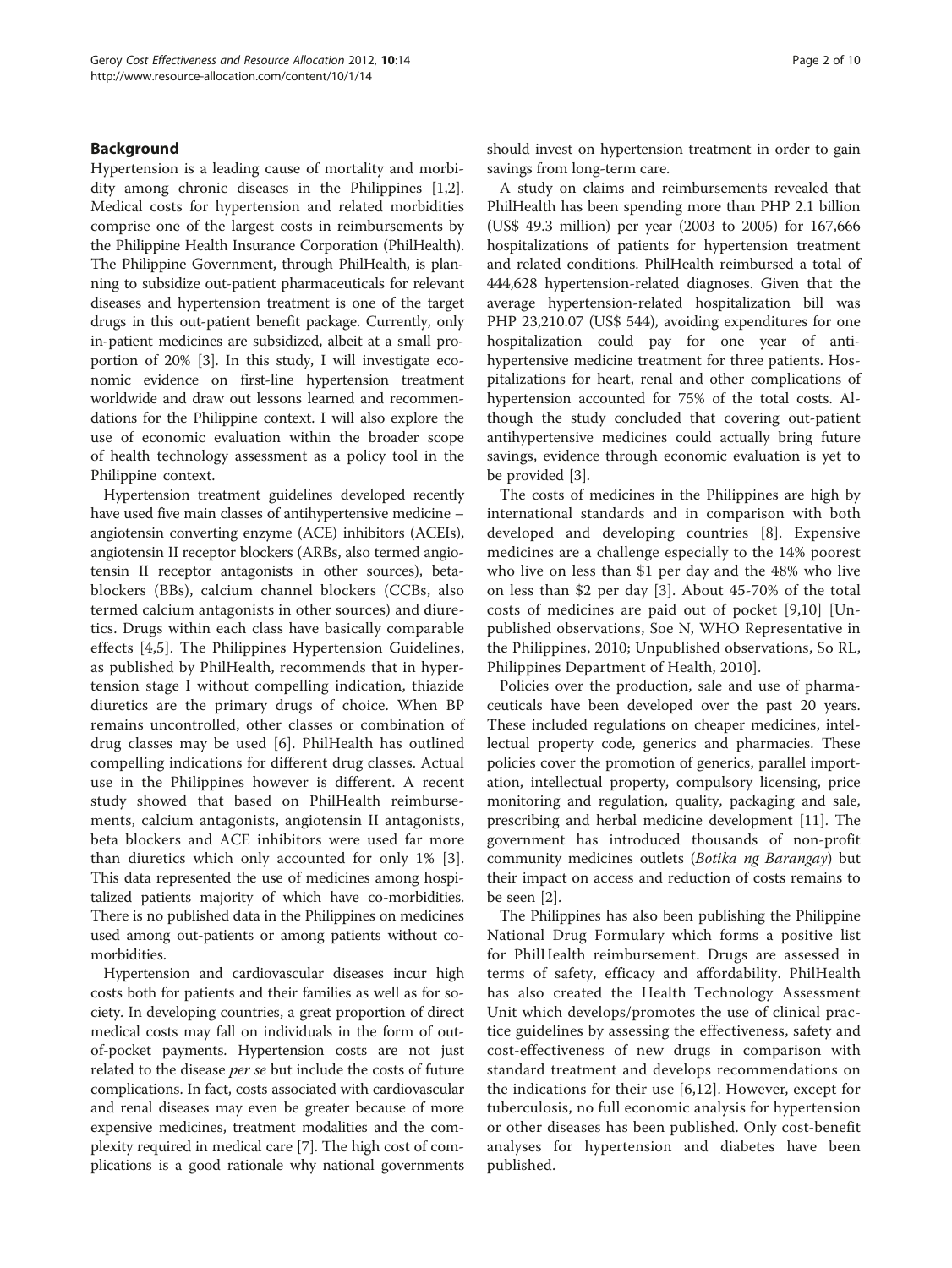Several stakeholders impact the costs and enhance access to medicines [Unpublished observations So N, 2010]. The Philippines Department of Health (DOH) is responsible for national policies that regulate management and access to drugs. The Food and Drug Administration (FDA) is responsible for the safety, efficacy and quality of health products and has a key role for the generic market to flourish. Pharmacoeconomic data is required for market authorization and sales permission [[12\]](#page-9-0). PhilHealth contributes to maintaining the low cost of drugs by setting reference prices to reimbursed medicines in the Philippine National Drug Formulary. Because the Philippine health care system is devolved, local governments and public hospitals can also provide free or low-cost (subsidized) medicines. Bulk purchases by these entities could improve competition and bring prices down [\[8](#page-8-0)].

## **Objectives**

The Philippine Government, through PhilHealth, is planning to subsidize out-patient pharmaceuticals for common diseases including hypertension. This study will provide economic evidence on which anti-hypertensive medicine/s should be covered. It will also explore how economic evaluation may be done to aid policy decisions in covering drugs in other diseases as well as public health programmes. This study aims to review economic studies for first line anti-hypertensive medical treatment without co-morbidities; and discuss practical, informational and policy implications on the use of economic evaluation in the Philippines.

## Methodology

The methodology of this study has two phases: the systematic literature search and the critical appraisal of selected studies. I performed a systematic literature review using the following databases: MEDLINE, EMBASE, BIO-SIS, PubMed, The Cochrane Library, Health Economics Evaluations Database (HEED) and the Centre for Reviews and Dissemination – UK National Health Service (NHS) National Institute for Health and Clinical Excellence (NICE). Websites of professional associations were searched. The reference lists of the later selected articles were also reviewed for studies that might be included. Key concepts used in the search were "economic evaluation, "hypertension", "medicines", "calcium antagonists", angiotensin II antagonists", "angiotensin receptor blockers", "beta blockers", "ACE inhibitors" and "diuretics". I used related key words for each concept.

Studies were included if they met the following inclusion criteria: 1) they were full economic evaluations (costeffectiveness analysis, cost utility-analysis, cost-benefit analysis or cost-minimization analysis with the statement that effectiveness of comparative alternatives were

assumed to be equal) and systematic literature reviews; 2) the intervention in question was the treatment of primary hypertension without co-morbidities; 3) they were done in adults; 4) they were published from 1991 onwards (cut off date June 2011); 5) they were published in English or Spanish; and 6) full texts were available for free or accessible through the London School of Hygiene and Tropical Medicine (LSHTM) library and online network.

Clinical studies focusing on efficacy or safety of pharmaceuticals, studies on costing but not full economic evaluations and studies on hypertension with comorbidities or in populations with disease subgroups were excluded (exclusion criteria). After reviewing the titles and abstracts, the full texts of eligible studies were obtained.

I reviewed six existing economic analytical frameworks and developed one framework that reflected the essential components as well as the objectives of this study [[13](#page-9-0)-[18](#page-9-0)]. The framework used is divided into two main sections – background characteristics and technical characteristics. The same framework can be used for analysis and drawing of recommendations and lessons learned. I appraised the selected articles based on the framework developed and drew common points using Microsoft Excel. Implications for Philippine application and feasibility in terms of the technical aspect of economic evaluation were noted.

Background characteristics included the following: title, author/s, year, journal, intervention and comparators, objective/study question, target audience, economic study type, study population, setting and country; and source of funding/conflict of interest. Technical characteristics included the following: perspective; time horizon; methodology/modelling; search strategy for parameters; costs; effectiveness measures; discounting; assumptions and biases; results, cost-effectiveness ratio, endpoints; sensitivity analysis; generalizability; strengths and limitations; conclusions; implications and feasibility; and recommendations.

## Results

Database search generated 1336 articles. After reviewing the titles and abstracts using the inclusion and exclusion criteria, I selected 40 articles about economic studies surrounding treatment and other approaches to control, prevention and management. Twelve studies matched my criteria of full economic studies or literature review on first-line treatment of primary hypertension without co-morbidities. These were done by the following authors : Alefan et al. [[19](#page-9-0)], Anderson et al. [\[20](#page-9-0)], Tran et al. [\[16\]](#page-9-0), Chen et al. [\[21\]](#page-9-0), NICE [[22\]](#page-9-0), Fretheim et al. [[23\]](#page-9-0), Heidenreich et al. [[24](#page-9-0)], Miller et al. [\[25](#page-9-0)], Moreira et al. [[26](#page-9-0)], Moreno et al. [[27\]](#page-9-0), Plans-Rubio [[28](#page-9-0)] and Theodoratou et al. [\[29](#page-9-0)]. It must be noted that Theodoratou's literature review [\[29](#page-9-0)] gathered economic evidence for two groups of hypertension patients – uncomplicated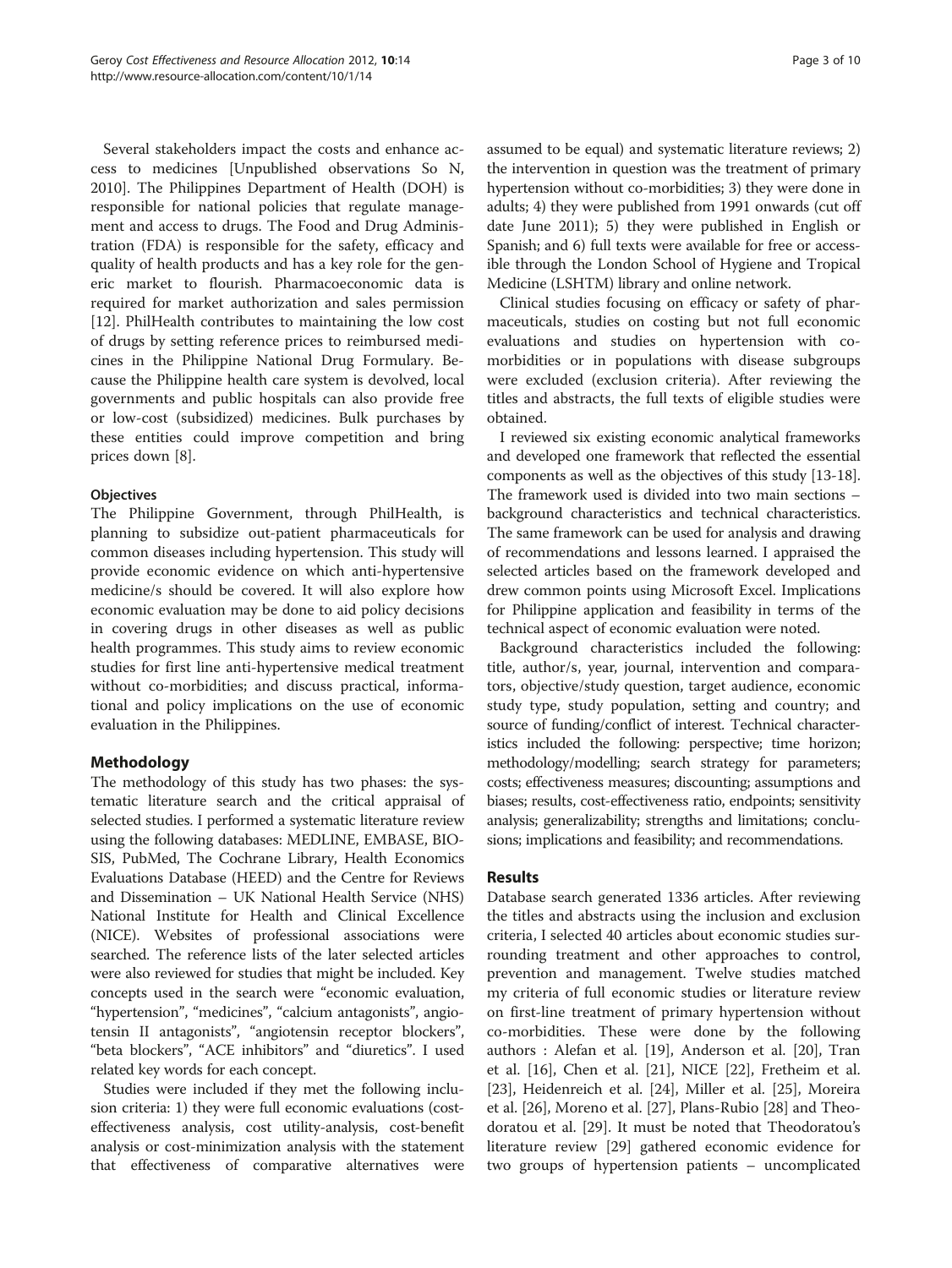and with co-morbidities. It was one of the three studies that compared different drugs within the same class; hence, it was included.

## Background characteristics

The studies were conducted from 1998 to 2010. Eight were published in international journals while two came from national journals. Two other studies were published by national HTA agencies (Canada and the UK) as part of their national recommendations for clinical practice and reimbursement coverage. Table [1](#page-4-0) summarizes the studies in terms of the population, setting and country type of economic evaluation and conclusions.

All were economic studies on first-line hypertension treatment. Three were comparisons of drugs within the same class (ARBs). Nine studies compared 3 or more classes, including combinations of drugs and comparisons with no therapy. All studies aimed to identify the most cost effective drug/class for first-line treatment of hypertension. In general, health decision makers and policy makers were the target audience. National guidelines in particular had in mind prescribers because among their objectives was to assist in clinical decision-making.

Eleven studies classified the population sample according to hypertension or risk severity, while others classified them according to therapeutic class, response to therapy, age and sex. Patients came from different settings including primary care [\[22\]](#page-9-0), managed care [[25](#page-9-0)], a health facility [[19](#page-9-0)] and at the sub-national level. Three studies came from middle-income countries (South Africa, Malaysia and Brazil) while eight came from high-income countries. The three literature reviews generated studies from several high-income countries. The studies had different funding sources. Those funded by the industry tended to favour their particular molecule while the studies funded by governments tended to have cost savings in mind.

## Technical characteristics

Five studies were done using the health care perspective while four studies were performed using the third party payer/ social insurance perspective. Time horizons varied according to the design and objectives of the study. The methodology used were economic analyses namely cost-minimization (CMA), cost-effectiveness (CEA) and cost-utility analyses (CUA). Theodoratou's systematic literature review [[29\]](#page-9-0) had similar methodology to this study. The standard definition of hypertension was used except in two studies where only systolic (blood pressure) BP [[20\]](#page-9-0) and diastolic BP [\[28](#page-9-0)] were used. These differences do not raise technical questions since it is the cost and effectiveness that are being compared using comparable blood pressure levels.

Parameters (probabilities and risks) were obtained through literature review, existing studies and trials, local clinical data or databases or through risk equations. Ten (10) studies included direct costs and none included indirect costs which is still a standard recommendation. Effectiveness measures were varied according to the type of economic study. Among the cost-effectiveness and cost-minimization analyses, four studies used BP reduction while the other studies used proportion of patients with controlled BP, long-term outcomes (e.g. strokes or MIs prevented) and life years gained. Both cost-utility studies used quality adjusted life-years (QALYs) along with life years gained. Only the two cost-utility analyses used discounting at 5% (Canada) and 3.5% (UK) for base cases. Four studies mentioned assumptions regarding drug effects while the rest did not mention assumptions.

Results were presented as cost-effectiveness ratios (CER), incremental cost-effectiveness ratios (ICER) or both implying that some studies were looking at average costeffectiveness rather than incremental cost-effectiveness. As expected, the two cost-minimization analyses mentioned costs or incremental costs. Eight studies performed sensitivity analysis.

Generalizability issues were mainly considerations on the country sources of parameters and the age range. The findings of the Malaysian study [[19\]](#page-9-0) may be relevant to other developing Southeast Asian countries, considering that the proportions (of controlled hypertensive patients) were based on a local database. Limitations discussed were mostly technical concerns. These were related to the drugs/ therapeutic classes included; sampling, inclusion and randomization of patients (if applicable); population/cohort characteristics; sources of parameters and data; and the measure of effectiveness data. Incorporating clinical considerations in the models would increase their complexity. Hence, non-inclusion of adverse events, switching of therapy, combination therapy and withdrawal of therapy is always a limitation. In addition, data on their relative risks may not have been available.

The authors' conclusions of cost-effectiveness were based on the criteria that they were using. Some referred to WHO's cost-effectiveness cut-off of CER within 3 times the country's GDP, while some based their conclusion on their country's willingness to pay. Eight studies concluded in favour of diuretics versus other classes. NICE [[22](#page-9-0)] recommended both diuretics and CCB among patients more than 55 years and ACEI/ARB among patients below 55 years. In general, the clinical efficacy of different drugs did not vary greatly but diuretics were favoured mainly because of their low cost. NICE reiterated that their results were sensitive to the cost of CCBs and the risk profile of patient groups. For patients with high risk of heart failure and diabetes, ACEIs or ARBs were the best choices. CCBs were associated with low risk of diabetes and had a good profile across the range of other CVD risks. In addition,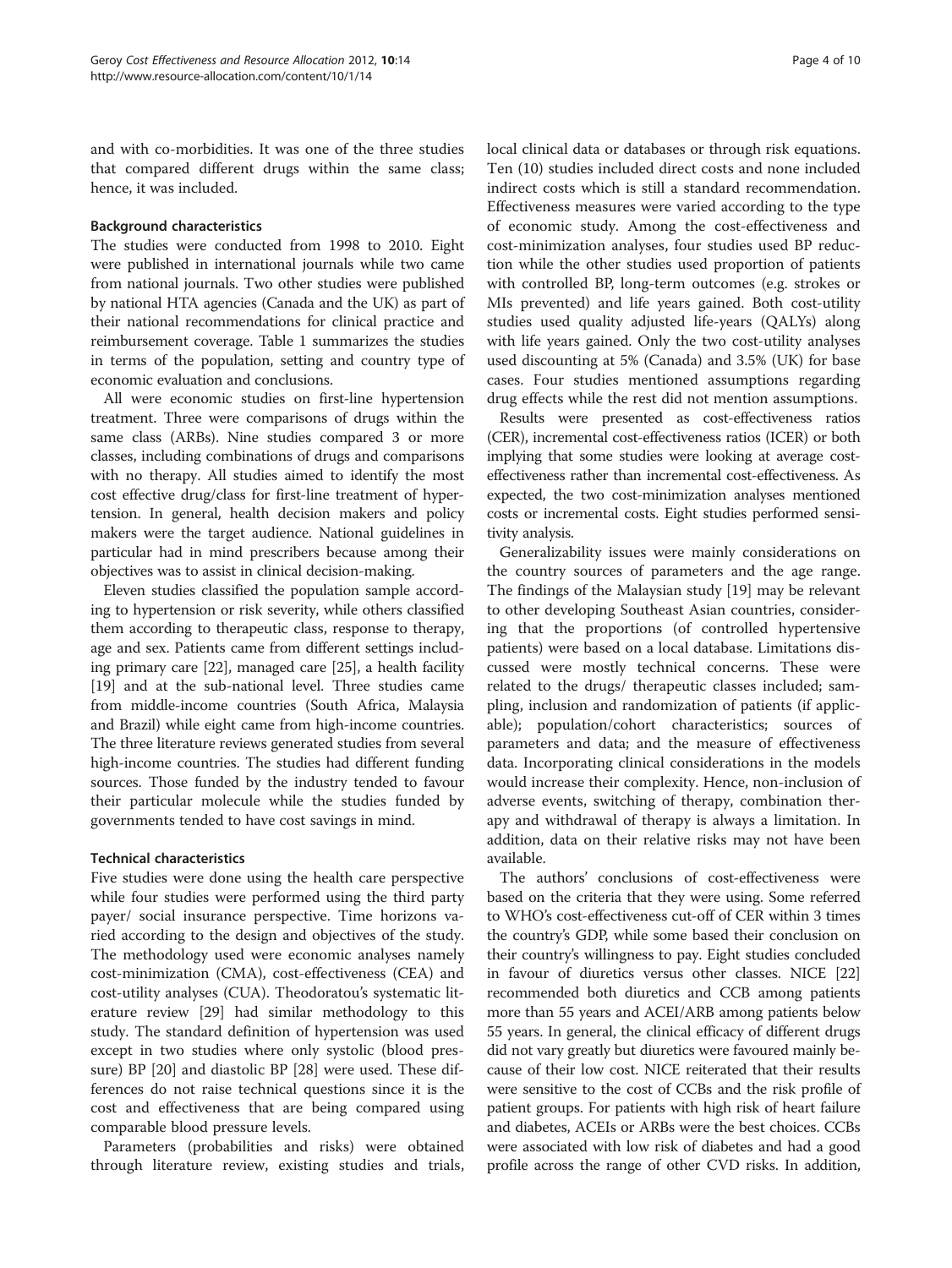| Title (author, year)                                                                                                                                                                                                                                                                       | Intervention and<br>comparator                                                                                         | Study population                                                                                                                                                                                                                             | Setting and country                                                                                                                                                 | Type of<br>economic<br>study                                                             | Conclusions                                                                                                                                                                           |
|--------------------------------------------------------------------------------------------------------------------------------------------------------------------------------------------------------------------------------------------------------------------------------------------|------------------------------------------------------------------------------------------------------------------------|----------------------------------------------------------------------------------------------------------------------------------------------------------------------------------------------------------------------------------------------|---------------------------------------------------------------------------------------------------------------------------------------------------------------------|------------------------------------------------------------------------------------------|---------------------------------------------------------------------------------------------------------------------------------------------------------------------------------------|
| Cost-effectiveness of<br>antihypertensive<br>treatment in Malaysia<br>(Alefan et al., [19])                                                                                                                                                                                                | Diuretics, ACE<br>inhibitors, prazosin,<br>BB, diuretic and BB<br>combination, CCB,<br>and other<br>combinations       | 670 hypertensive patients<br>without comorbidities<br>divided into controlled<br>and uncontrolled groups                                                                                                                                     | A polyclinic in Malaysia                                                                                                                                            | Cost-<br>effectiveness<br>analysis                                                       | Diuretics were the most<br>cost-effective<br>antihypertensive drugs<br>followed by ACEIs,<br>prazosin, BB,<br>combination of diuretics<br>and BB, CCBs and "other<br>combinations".   |
| AT1 Receptor Blockers -<br>Cost-effectiveness within<br>the South African<br>Context (Anderson et al.<br>[20]                                                                                                                                                                              | Candesartan,<br>losartan, valsartan<br>and irbesartan (all<br>ARB)                                                     | Values taken from existing<br>internationally published<br>data                                                                                                                                                                              | South Africa, but all<br>studies derived from<br>existing international<br>published data                                                                           | Literature<br>review and<br>cost-<br>effectiveness<br>study                              | Favoured candesartan as<br>the most cost effective<br>regimen among other<br>ARBs                                                                                                     |
| Thiazide diuretics as first-<br>line treatment for<br>hypertension: Meta-<br>analysis and economic<br>evaluation (Tran et al.<br>$[16]$                                                                                                                                                    | Thiazides, CCB, BB,<br>ACEI or ARB and no<br>therapy                                                                   | For the base case analysis,<br>the cohorts included men<br>and women, 55-65 years<br>old, with baseline SBP of<br>150 mmHg or 180 mmHg,<br>all were non smokers with<br>no diabetes or LVH, with<br>normal cholesterol and<br>HDL levels     | Data came from studies in<br>the US, Sweden, Spain,<br>UK, Canada, Greece, Italy<br>and New Zealand; cost-<br>utility analysis represented<br>patients from Canada. | Systematic<br>literature<br>review and<br>cost-utility<br>analysis                       | Favoured thiazides as the<br>most cost-effective<br>option                                                                                                                            |
| Cost-minimization<br>analysis of diuretic based<br>antihypertensive therapy<br>reducing cardiovascular<br>events in older adults<br>with isolated systolic<br>hypertension (Chen et al.,<br>[21]                                                                                           | SHEP-based therapy<br>(diuretic based plus<br>reserpine or<br>atenolol), BB, ACEI,<br>alpha blocker, and<br><b>CCB</b> | Men and women, 60 years USA<br>or more, isolated systolic<br>hypertension, classified<br>into four risk groups: low,<br>medium, high and very<br>high; patients randomized<br>to 2365 treatment group<br>and 2371 placebo group              |                                                                                                                                                                     | Cost-<br>minimization<br>analysis                                                        | Favoured diuretic based<br>therapy even in patients<br>at high risk for<br>developing<br>cardiovascular disease                                                                       |
| Hypertension:<br>Management in adults in<br>primary care (NICE [22])                                                                                                                                                                                                                       | Thiazide diuretics,<br>CCB, BB, ACEI or<br>ARB, and no<br>intervention                                                 | Patients in primary care<br>with essential<br>hypertension without pre-<br>existing CVD, HF or<br>diabetes; divided into<br>different cohorts by age,<br>sex and baseline<br>cardiovascular risk, heart<br>failure risk and diabetes<br>risk | Primary care, UK                                                                                                                                                    | Cost-utility<br>analysis                                                                 | Favoured CCB<br>(associated with low risk<br>of diabetes and<br>cardiovascular disease)<br>and diuretics (for those<br>at high risk of heart<br>failure); BB is the least<br>favoured |
| The potential savings of<br>using thiazides as first<br>choice antihypertensive<br>drug: Cost-minimization<br>analysis (Fretheim et al.<br>[23]                                                                                                                                            | Thiazides, BB, CCB,<br>ACEI, angiotensin II<br>antagonists, alpha<br>blocking agents                                   | Survey-based estimates of<br>the proportion of the<br>adult population treated<br>for hypertension in<br>Canada, England, France,<br>Norway, the US and<br>Germany.                                                                          | Canada, France, Germany,<br>Norway, the UK and the<br>US.                                                                                                           | Cost-<br>minimization<br>analysis, thus<br>assumes equal<br>efficacy and<br>tolerability | Favoured thiazide<br>diuretics                                                                                                                                                        |
| Cost-effectiveness of<br>Chlorthalidone,<br>Amlodipine and Lisinopril<br>as First-Step Treatment<br>for Patients with<br>Hypertension: An Analysis<br>of the Antihypertensive<br>and Lipid-Lowering<br>Treatment to Prevent<br>Heart Attack Trial<br>(ALLHAT) (Heidenreich<br>et al. [24]) | Chlorthalidone<br>(diuretic), lisinopril<br>(ACEI), amlodipine<br>(CCB)                                                | Patients 55 years old or<br>greater with hypertension<br>and at least 1 additional<br>risk factor for coronary<br>heart disease                                                                                                              | <b>USA</b>                                                                                                                                                          | Cost-<br>effectiveness<br>analysis                                                       | Favoured diuretics<br>(chlorthalidone)                                                                                                                                                |

## <span id="page-4-0"></span>Table 1 Summary of the studies, medicines compared and conclusions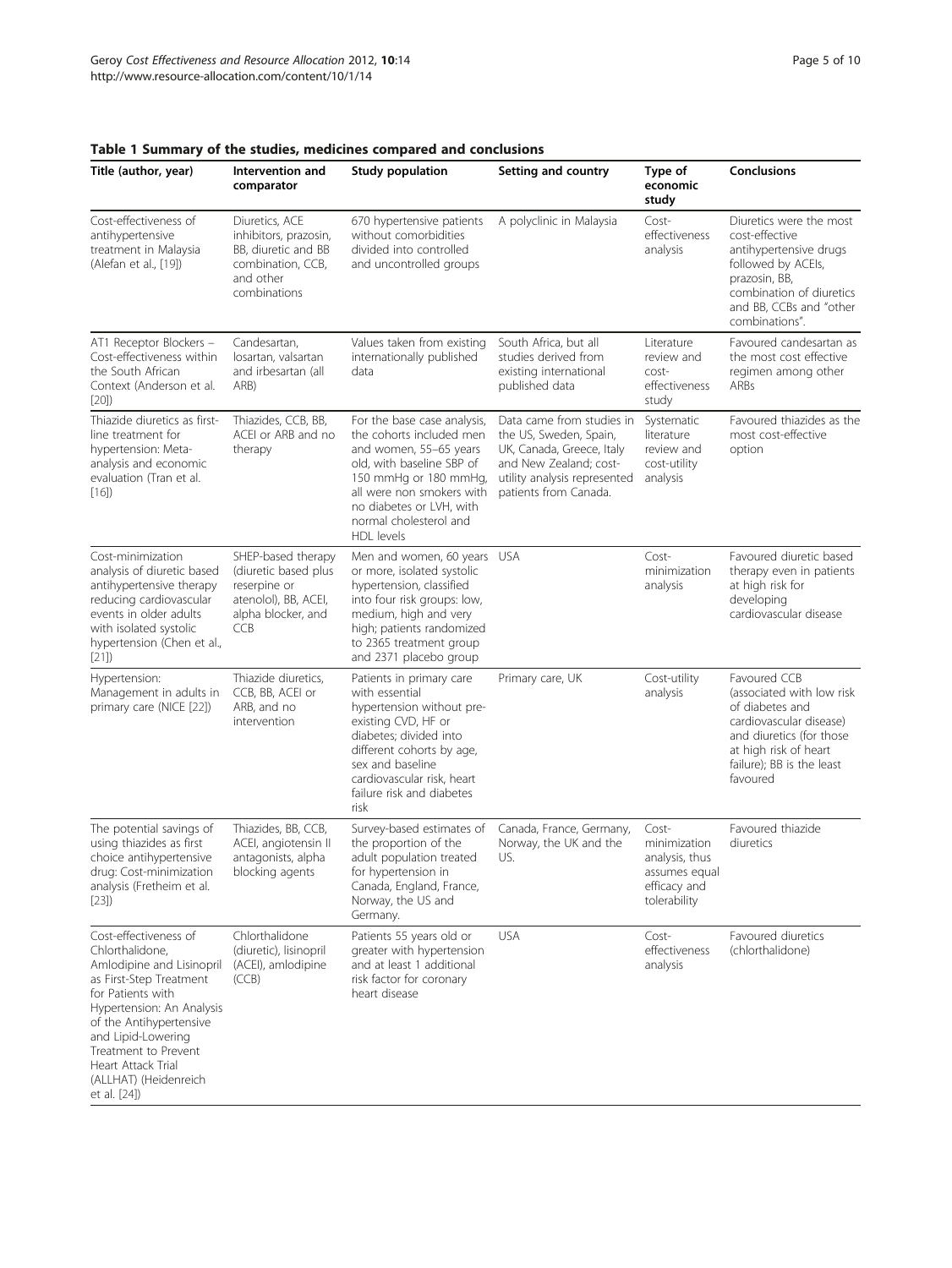| Economic evaluation of<br>four angiotensin II<br>receptor blockers in the<br>treatment of<br>hypertension (Miller et al.<br>[25]                                                                                                                      | Olmesartan, losartan,<br>valsartan and<br>irbesartan                                              | 121,472 patients<br>diagnosed with<br>hypertension, aged 18<br>years or older; four<br>cohorts based on drug<br>used                                                                                                                         | Managed care setting,<br><b>USA</b>                                                                                                                                                                                           | Cost-<br>effectiveness<br>analysis with<br>decision-<br>analytic<br>approach                                | Favoured olmesartan<br>compared to the other<br>ARBs                                                                                          |  |  |  |  |
|-------------------------------------------------------------------------------------------------------------------------------------------------------------------------------------------------------------------------------------------------------|---------------------------------------------------------------------------------------------------|----------------------------------------------------------------------------------------------------------------------------------------------------------------------------------------------------------------------------------------------|-------------------------------------------------------------------------------------------------------------------------------------------------------------------------------------------------------------------------------|-------------------------------------------------------------------------------------------------------------|-----------------------------------------------------------------------------------------------------------------------------------------------|--|--|--|--|
| Evaluation of the<br>awareness, control and<br>cost-effectiveness of<br>hypertension treatment<br>in a Brazilian city: A<br>populational study<br>(Moreira et al. [26])                                                                               | Diuretics, BB, ACEI,<br>ACEI and diuretics,<br>diuretics and BB.<br>other medications             | Sample representative of<br>the adult urban<br>population of Sao Paolo<br>State, Brazil, 40 years or<br>more; sample stratified by<br>age groups and classified<br>according to blood<br>pressure level; study<br>included 1492 individuals. | <b>Brazil</b>                                                                                                                                                                                                                 | $Cost-$<br>effectiveness<br>analysis in a<br>randomized<br>and cross-<br>sectional<br>populational<br>study | Favoured diuretics                                                                                                                            |  |  |  |  |
| Analisis de costes<br>farmacologicos en el<br>tratamiento de la<br>hipertension arterial:<br>Aproximacion a un studio channel blocker<br>coste-efectividad<br>(Moreno [27])                                                                           | Comparison<br>between ACE<br>inhibitor, Beta-<br>blocker and Calcium                              | 216 patients, 14 years or<br>more; variables (age, sex,<br>SBP, DBP, height, weight,<br>heart rate) and risk factors<br>(smoking history, obesity,<br>hyperlipidemia and<br>diabetes) taken                                                  | Primary care setting, Spain                                                                                                                                                                                                   | Cost-<br>effectiveness<br>analysis                                                                          | ACE inhibitor and<br>Calcium channel blocker<br>have greater cost-<br>effectiveness ratio than<br>diuretics. Diuretic was<br>the least costly |  |  |  |  |
| Cost-Effectiveness analysis Hydrochlorothiazide,<br>of treatments to reduce<br>cholesterol levels, blood<br>pressure and smoking for<br>the prevention of<br>coronary heart disease:<br>Evaluative study carried<br>out in Spain (Plans-Rubio<br>[28] | nifedipine,<br>propranolol,<br>prazosin, captopril                                                | Hypertension patients,<br>mild, moderate severe<br>based on DBP, 40-59<br>years old                                                                                                                                                          | Spain                                                                                                                                                                                                                         | Cost-<br>effectiveness<br>analysis                                                                          | Favoured<br>hydrochlorothiazide<br>(diuretic), propranolol<br>(BB) and nifedipine (CCB)                                                       |  |  |  |  |
| Analysis of Published<br>Economic Evaluations of<br>Angiotensin Receptor<br>Blockers (Theodoratou<br>et al. [29])                                                                                                                                     | Olmesartan,<br>telmisartan.<br>candesartan,<br>irbesartan, losartan<br>and valsartan (all<br>ARB) | Hypertension patients<br>uncomplicated and with<br>comorbidities; some<br>populations had diabetes,<br>albuminuria and<br>nephropathy.                                                                                                       | Studies used came from<br>Japan, USA, UK, Spain,<br>Canada, Switzerland,<br>France, Belgium, Italy,<br>Hungary, Germany,<br>Sweden, Netherlands,<br>Greece and South Africa.<br>Two studies covered EU<br>countries and Asia. | Literature<br>review                                                                                        | No difference between<br>available ARBs                                                                                                       |  |  |  |  |

### Table 1 Summary of the studies, medicines compared and conclusions (Continued)

ACEI – ACE inhibitor; ARB – angiotensin receptor blocker; BB – beta blocker; CCB – calcium channel blocker; DBP – diastolic blood pressure; HDL – high density lipid; LVH – left ventricular hypertrophy; SBP – systolic blood pressure.

the cost-effectiveness results were dependent on the society's willingness to pay.

Theodoratou [[29](#page-9-0)] concluded in favour of ARBs versus other classes when co-morbidities are considered. Theodoratou showed no significant difference among drugs within this class while other ARB studies concluded in favour of Candesartan [\[20](#page-9-0)] and Olmesartan [\[25](#page-9-0)]. None of the studies included a discussion of socio-political implications and feasibility. Several recommendations were discussed 1) for decision-making and treatment options, 2) for enhancement of the economic evaluation and 3) for strategies to reduce drug costs.

# Discussion and policy implications

#### Cost-effective modalities

The twelve reviewed articles were able to compare all anti-hypertension drug classes using different economic

methods and in different settings/countries covering both the health and societal perspectives. The target audiences included decision-makers and practitioners. Hence, the selected studies had a good overall representation and the conclusions may be applied to the Philippine context and other middle-income settings.

The articles that compared different classes of drugs were agreed in recommending diuretics as the most costeffective drug class for first-line treatment of hypertension without co-morbidities. They recognized that the clinical efficacy of different classes in lowering hypertension were comparable. It is certainly the low cost of diuretics that puts them at an advantage [[24,30,31\]](#page-9-0). This finding is consistent with clinical guidelines which are mostly based on clinical trials. The use of diuretics is particularly relevant in developing countries where resources are limited [[32](#page-9-0)].

Identifying the cost-effective drug classes for hypertension patients with co-morbidities will require another set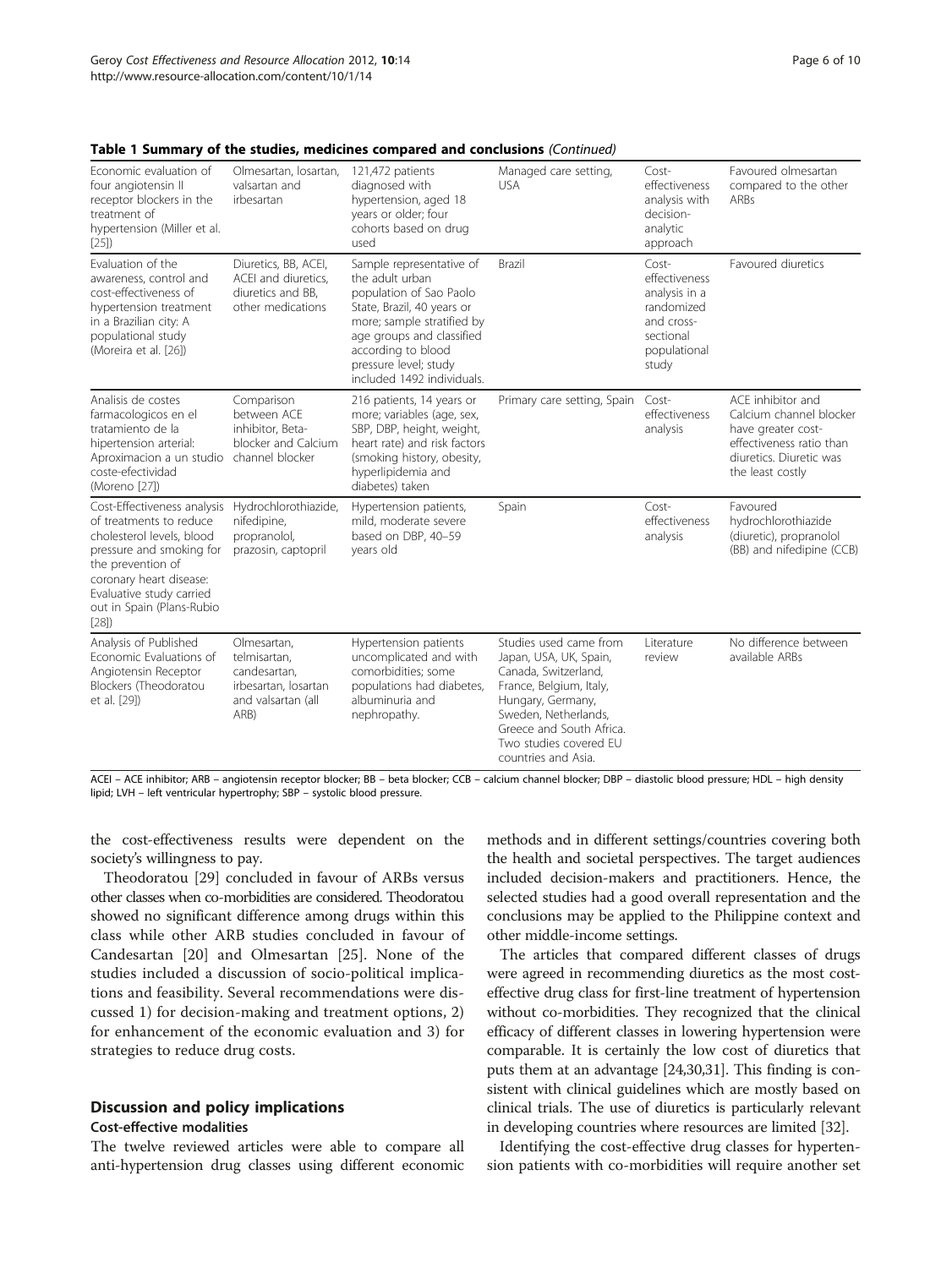of economic evaluations. This will be a larger task since evaluations must be according to subgroups, i.e. patients with history of diabetes, stroke, myocardial infarction, congestive heart failure, renal failure, and so on [\[7](#page-8-0)]. From a public health perspective, economic studies on hypertension management go beyond medical treatment and include preventive strategies, education, diagnostic procedures, non-medical interventions and comprehensive management. Recent studies have shown the costeffectiveness of lifestyle modification, population based interventions, tobacco regulation and comprehensive community-based hypertension programmes that adhere to clinical guidelines [\[28,32](#page-9-0)-[37](#page-9-0)]. A risk-approach to treatment is also more cost-effective than the usual approach that is based on BP levels only [[38\]](#page-9-0). Treatment of moderate to high risk patients is more cost-effective than treatment of low risk patients [[7,](#page-8-0)[32\]](#page-9-0). Recent guidelines even recommended no or minimal treatment of low risk patients [\[39,40](#page-9-0)].

## Diuretics as first-line treatment in the Philippines

Although diuretics have been recommended in the Philippine Clinical Guidelines and in the JNC 7 (The Seventh Report of the Joint National Committee on Prevention, Detection, Evaluation, and Treatment of High Blood Pressure; guidelines followed by most specialists in the country), diuretic utilization is very low (in fact nil) as seen in PhilHealth in-patient claims. It can be argued that inpatient cases are more advanced. Interestingly, the betablocker metoprolol is still the most popular drug (even in hospitalized patients). In fact, the new programme P100 that is being piloted in a few areas subsidizes two betablockers and two calcium channel blockers (in addition to diuretics) that are prescribed on an out-patient basis [[41](#page-9-0)]. Considerations on efficacy, safety, availability, access and costs and pharmaceutical advertising have been identified as possible reasons [[42,43\]](#page-9-0). It is difficult to conclude however because there is no data showing utilization of antihypertensive medicines at the community level where most low-risk cases might be found and the reasons why other drug classes are preferred are unknown. There is also no published analysis on how current medicines policies (or lack of these) govern prescribing practices.

Previous studies have shown that adherence to treatment guidelines, assuming that these guidelines have cost-effectiveness as a value, would result to savings in the health care delivery system. On the other hand, even the presence of economic data does not ensure that the third party payer and public health sector can effectively implement its recommendations. Promoting the use of clinical guidelines however will require initial cost but the long term savings are projected to be greater [\[30,38](#page-9-0)].

Following recommendations of previous studies, Phil-Health may recommend and subsidize diuretics as firstline treatment on an out-patient basis. Since economic evidence has shown future savings from health care costs due to complications, covering for out-patient diuretics may be a good investment. Depending on society's willingness to pay, calcium channel blockers and ACE inhibitors may be subsidized as well. The studies conducted at the sub-national level, primary care setting and health facility showed the cost-effectiveness of diuretics. Elsewhere it was described that comprehensive strategies for hypertension were cost-effective at the sub-national level [\[28,36\]](#page-9-0). Generalizing these recommendations for application at a Philippine local setting is predicted to produce savings.

Having answered which medicines are cost-effective by reviewing the literature leads to a new set of economic questions at the national policy level. Is publicly funded first-line anti-hypertensive treatment justified in economic terms? This question is raised considering that the government or PhilHealth does not necessarily subsidize long-term care. Subsidizing out-patient medicines for hypertension in order to prolong their productive years assumes that majority of such patients are economically productive (which leads to the question of what is economically productive). National decisions to cover first-line anti-hypertensive treatment should also consider competing interests to prevent cardiovascular diseases including education, advocacy, lifestyle modification, healthy diet, physical activity, restriction of access to alcohol and tobacco, etc. When hypertension control and management competes with other health priorities, to which should funds be allocated? Answering these questions will require a strong economic evaluative capacity for any country. WHO-recommended best-buys for NCDs and the support of the United Nations General Assembly to control NCDs are important milestones, but middle-income countries should also exercise caution when deciding where to allocate funds.

# Application of economic evaluation for decision making in the Philippines and other middle-income countries

Economic evaluation is a major component of health technology assessment and is a key element in evidencebased policy-making. Informed decisions are able to select the best mixture of cost-effective options that will promote allocative efficiency and will increase value for money within limited resources [\[44](#page-9-0)]. Economic evaluation will certainly benefit PhilHealth and the DOH in decision-making in terms of resource allocation and will assist guideline development and provide evidence to support PhilHealth reimbursement/coverage including out-patient benefit packages.

Economic evaluation has different roles in different country-systems. A mixed health care system, i.e. a public sector with a strong market-based sector, is seen in many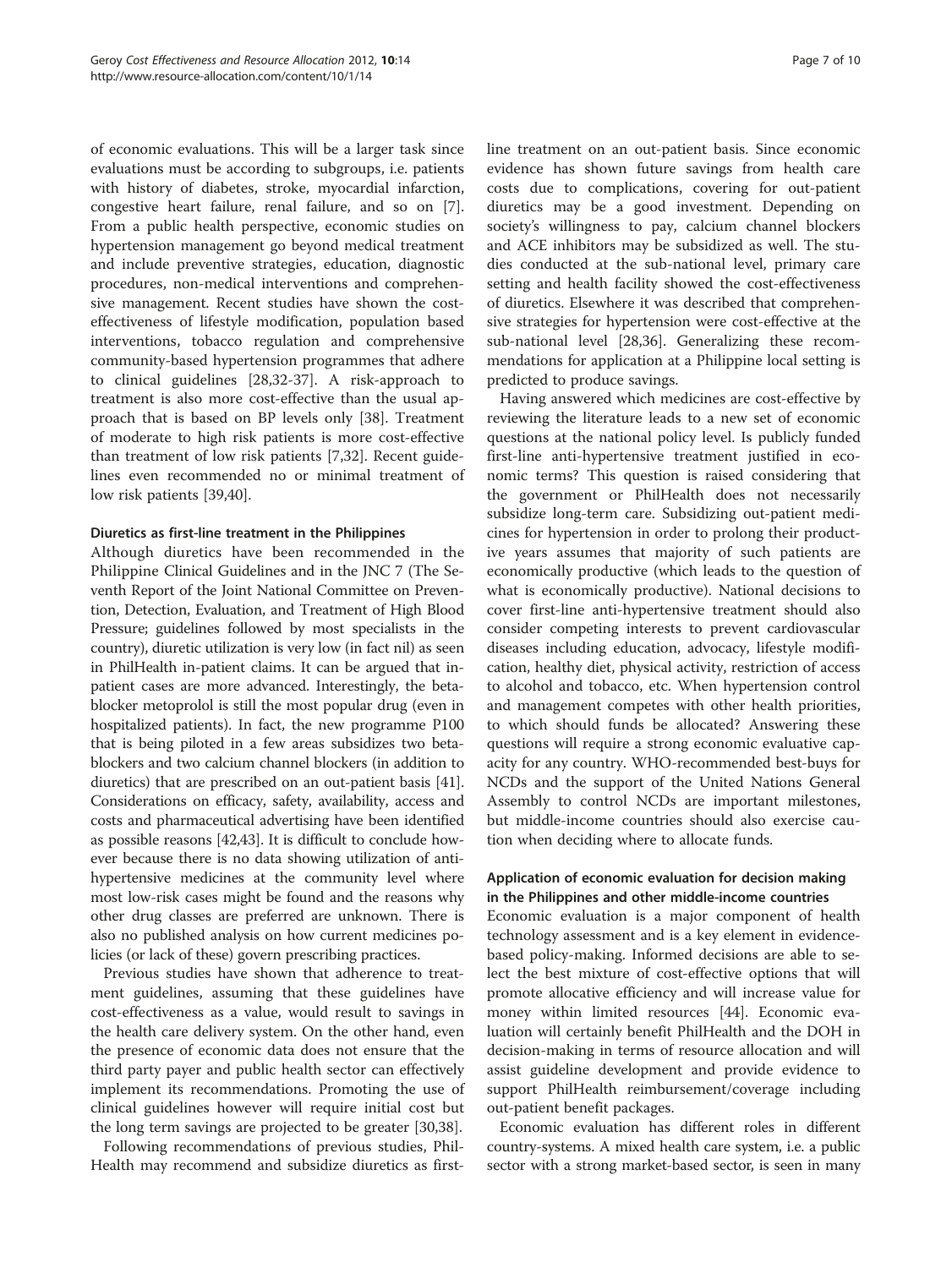growing economies such as India, Brazil, Indonesia and the Philippines. In such settings economic evaluation may also be used to: 1) evaluate payment schemes for and budgets of health care institutions, 2) plan payment systems for health care providers, 3) evaluate cost-sharing arrangements, 4) encourage competition and 5) review utilization of medical technology [\[14\]](#page-9-0).

Economic evaluation is feasible in the Philippines; the methodology and variables will depend a lot on the policy questions and objectives. This review of economic literature is already relevant to and may be applied in the Philippine context. In cost-minimization analysis, the effectiveness of the interventions in comparison is assumed to be equal. Sources of information on costs can be acquired from health programme expenses, health care billings and drug prices. Other than hypertension costs from PhilHealth claims and reimbursements [\[3\]](#page-8-0), data on out-of-pocket and local government expenditures are still lacking. Thus, there are already information gaps in terms of how much health care costs in the Philippines. A survey of general health care costs covering different sectors – PhilHealth, DOH, local government, private sector, pharmacies and private individuals – not just on cardiovascular diseases but on major disease entities will be very beneficial for health decision making. An investment on this research has to be made.

Cost-effectiveness analysis requires effectiveness measures which can either be intermediate outcomes (e.g. BP control or proportion of patients with controlled BP) or long-term outcomes (e.g. life years gained, MI/stroke averted). This information may be obtained through review of published clinical data although most of these would be coming from high-income countries. Local clinical data will give different values because of the differences in lifestyles, prevention strategies and health care delivery systems. These may be obtained through health facilities and programmes in different geographic locations (as was done in Brazil and Malaysia) but will require funding and research.

Cost-utility studies require values on transition probabilities, relative risks and risk reductions which can be derived from trials done in high-income countries. On the assumption that disease history and responses to treatment are uniform worldwide, there should not be much difference in these parameters. Risk equations such as the Framingham equation may also be used to derive these values. On the other hand, if lifestyles and prevention measures are taken into account, these parameters may differ in developing countries. For instance, salt and oil/fat content in food are not regulated in the Philippines. Thus, locally derived probabilities, relative risks and risk reductions may produce slightly different values. Utilities in the two cost-utility analyses included in the study [\[5](#page-8-0)[,16](#page-9-0)] were derived from North American

and European populations. It has not been shown whether utility values will differ in middle-income countries because of the differences in lifestyle, preventive measures, access to health care, health care delivery system, social values, illness experiences and perceptions of ill health. Thus, it may be advisable to obtain data on QOL values in developing countries. There is a paucity of studies showing differences of QOL values in low-, middle- and high income countries.

Comprehensive and community-based health programmes and projects are being done in many parts of the world including in the Philippines. These activities are initiated by various stakeholders including the national government, local governments, international agencies, the private sector and NGOs. These programmes include both communicable and non-communicable diseases along with other public health initiatives (e.g. nutrition and injury prevention and control). These initiatives are good opportunities for costing and economic analyses depending on the relevant questions. The non-use and non-awareness of the population and stakeholders on economic evaluation and evidence-based policies is a reality in developing countries. Lack of policy direction, resources and expertise are among the limiting factors. The challenge is for the policy-makers, stakeholders, academia, health advocates and community mobilizers to know the value of these tools. There is beginning interest, since many middle-income countries are setting up HTA agencies, but technical capacity will be a limiting factor.

Economic evaluation as a governance/policy tool supports the priorities of the Philippine government to enhance health financing and access to medicines by providing information to improve efficiency. Considering that health financing, health technology and health information are among the building blocks of a health system, it is essential that policies, expertise and structures for economic evaluation within health technology assessment are strengthened. The DOH, PhilHealth and local government units must incorporate economic aspects in planning, research and decision making if relevant. International agencies (including the WHO, the World Bank and other UN agencies) and NGOs may also include economic evaluation in proposals, planning and evaluation. On the other hand, it is a challenge for health economists and trained researchers/policy-makers to enhance the awareness of decision-makers, public officials, the media, the academe, the industry, health insurance sector, health professionals, patient/consumer organizations and the general public with regard to the benefits of economic evaluation [\[12\]](#page-9-0).

## Conclusions

In this study, I reviewed 12 economic studies for treatment of hypertension that represented different countries,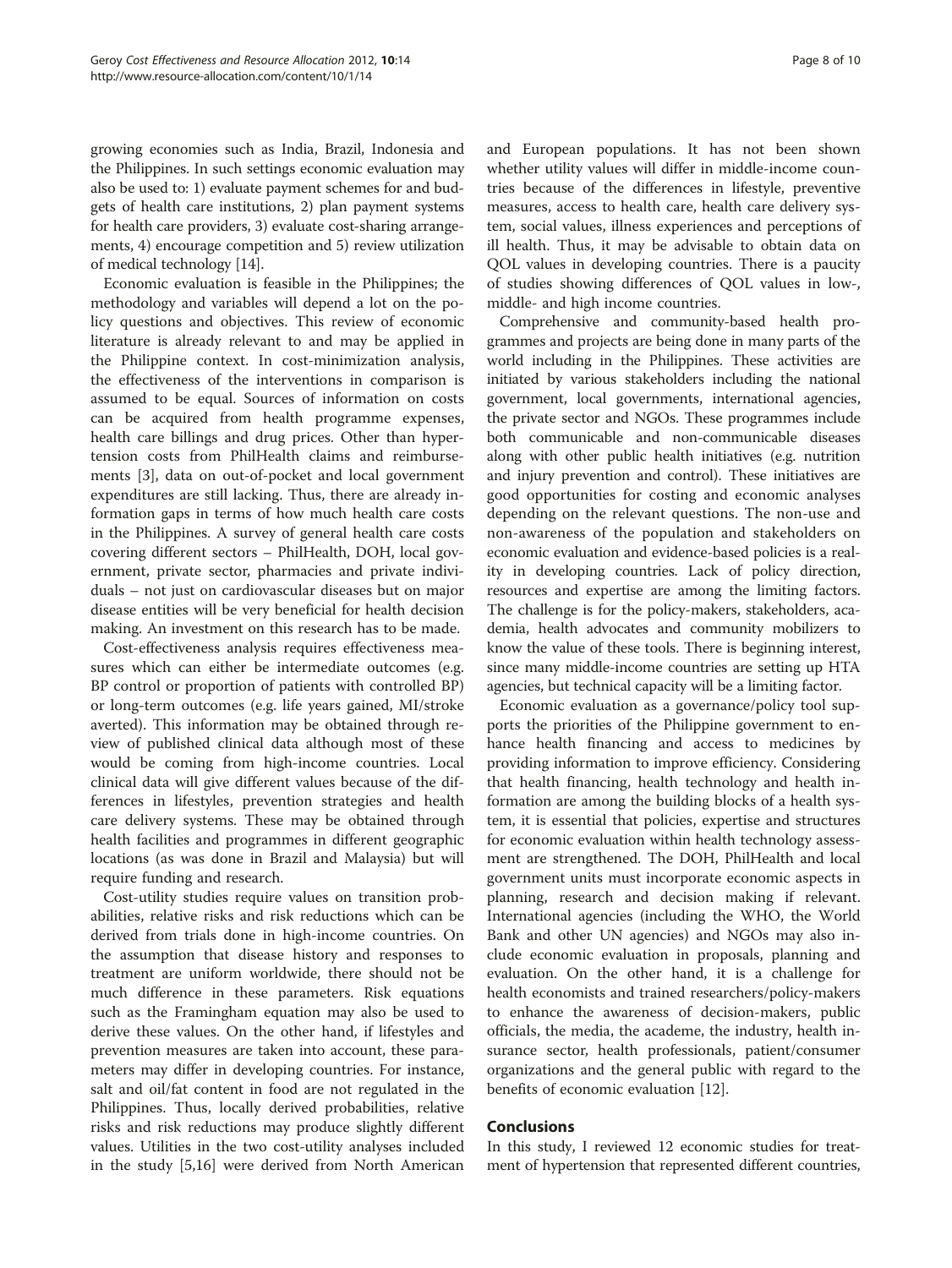<span id="page-8-0"></span>perspectives and stakeholders. Diuretics were the most cost-effective drug class for first-line treatment of hypertension without co-morbidities. The clinical efficacy of different classes in lowering blood pressure is comparable and the advantage of diuretics is their low cost. In spite of its strong recommendations from guidelines and clinical trials, diuretic utilization among hospitalized patients in the Philippines is low. Clinical guidelines developed with cost-effectiveness in mind promote future savings in the health care management of complications. Although Phil-Health may apply the recommendations given in previous studies (i.e. to subsidize diuretics, ACE inhibitors and calcium channel blockers), it is uncertain how much public funding is justified.

Middle-income countries such as the Philippines should consider economic evaluation as a component of health technology assessment. The objectives and questions will be context-specific. Data on costs can be acquired locally. Risk reductions, transition probabilities, relative risks and utility values may be acquired from international studies although local data would be more relevant. There seems to be an information gap on clinical data and utility values on hypertension and related diseases from middle- and low- income countries. This study is only a review of existing literature. The conduct of actual field survey or data gathering will depend on the kind of economic question.

If the Philippine government desires to subsidize first-line hypertensive medicines, it should do so for cost-effective drugs namely diuretics, calcium channel blockers and ACE inhibitors. PhilHealth and the Department of Health should work with the private and local government health sectors to promote the use of these medications according to the Philippine guidelines for hypertension. Local governments that provide anti-hypertensive medications for their constituents must also follow these recommendations. Management of hypertension patients must take a comprehensive and primary care approach. A study on the costs of hypertension including inpatient, outpatient, out-ofpocket, local government and national government expenditure must be made.

Economic evaluation may be incorporated in health technology assessment, planning, research and evaluation of health programmes. The approaches will vary depending on the policy questions. Government agencies, international agencies, including WHO and the World Bank, and NGOs in the Philippines may benefit from economic evaluation. Awareness of the value of economic evaluation must be strengthened among health and policy makers, professionals and the general public. Strengthening economic evaluative capacity is a key component as growing economies readjust their resources to meet increasing health and systems concerns.

#### **Abbreviations**

ACEIs: Angiotensin converting enzyme (ACE inhibitors; ALLHAT: Antihypertensive and lipid-lowering treatment to prevent heart attack trial; ARBs: Angiotensin II receptor blockers; BBs: Beta blockers; BP: Blood pressure; CCBs: Calcium channel blockers; CEA: Cost-effectiveness analysis; CER: Cost-effectiveness ratio; CMA: Cost-minimization analysis; CUA: Cost-utilization analysis; DOH: Philippines department of health; FDA: Philippines food and drugs administration; HTA: Health technology assessment; ICER: Incremental cost-effectiveness ratio; JNC VII: The seventh report of the joint national committee on prevention, detection, evaluation, and treatment of high blood Pressure; NGO: Non-government organization; NHS: UK national health service; NICE: UK national institute for health and clinical excellence; PhilHealth: Philippine health insurance corporation; WHO: World health organization.

#### Competing interests

My MSc(2010–2011) for which this study was conducted was funded through the Joint Japan World Bank Graduate Scholarship Programme (JJWBGSP). There are no other competing interests.

#### Authors' contribution

LSAG conducted all methodology, drafting and finalization for this study as a dissertation requirement for MSc – Health Policy, Planning and Financing at the London School of Economics and Political Science (LSE) and the London School of Hygiene and Tropical Medicine (LSHTM).

#### Authors' information

LSAG is a graduate school student at the London School of Economics and Political Science (LSE) and the London School of Hygiene and Tropical Medicine (LSHTM).

#### Acknowledgements

I thank Dr John Cairns, Dr Melissa Guerrero, Dr Madeleine Valera, Dr Israel Francis Pargas, Mr Mike Paul Baganting, Dr Sheila Lavina, Dr John Wong, Dr Paul Andrew Zambrano and Dr Ramon Paterno for their inputs and contributions to this study.

#### Received: 3 December 2011 Accepted: 28 November 2012 Published: 10 December 2012

#### References

- 1. Asian Pacific Society of Hypertension (ASPH): Hypertension in the Asian pacific region: the problem and the solution. In Workshop report: November 2007. Edited by Morgan T, Morgan T. Beijing: International Society of Hypertension and Novartis; 1996.
- 2. World Health Organization (WHO): Philippines: health situation and trend, Country health information profile (CHIPS). Manila: World Health Organization Regional Office for the Western Pacific; 2010. [http://www.wpro.who.int/countries/phl/2010/health\\_situation.htm.](http://www.wpro.who.int/countries/phl/2010/health_situation.htm) Accessed 30 June 2011.
- 3. Wagner A, Ross-Degnan D, Valera M, Lavina SM, Sia I, Galang R (Eds): An outpatient prescription drug benefit for PhilHealth members with hypertension. Manila: World Health Organization Regional Office for the Western Pacific, Philippine Health Insurance Corporation and University of the Philippines; 2006.
- 4. The American Journal of Managed Care: Angiotensin receptor blockers: impact on costs of care. Am J Manag Care 2005, 11:5400–54037.
- 5. National Institute for Health and Clinical Excellence (NICE): Hypertension: management of hypertension in adults in primary care. London: National Institute for Health and Clinical Excellence; 2006. [www.nice.org.uk](http://www.nice.org.uk).
- 6. Philippine Health Insurance Corporation (PhilHealth): Hypertension. In The HTA forum, Volume 1. 4th edition. Edited by Acuin J, Espallardo N, Festin M, et al. Manila: Philippine Health Insurance Corporation; 2006:6–7.
- 7. Elliott WJ: The economic impact of hypertension (review). J Clin Hypertens 2003, 5(3 Suppl 2):3–13.
- 8. Kanavos PG, Lim JY, Pascual CS: Philippines health policy note: on improving the poor's access to affordable drugs. Manila: The World Bank; 2002.
- 9. World Health Organization (WHO): Health indicators. Manila: World Health Organization Regional Office for the Western Pacific; [http://www.wpro.who.int/hdb/.](http://www.wpro.who.int/hdb/) Accessed 30 June 2011.